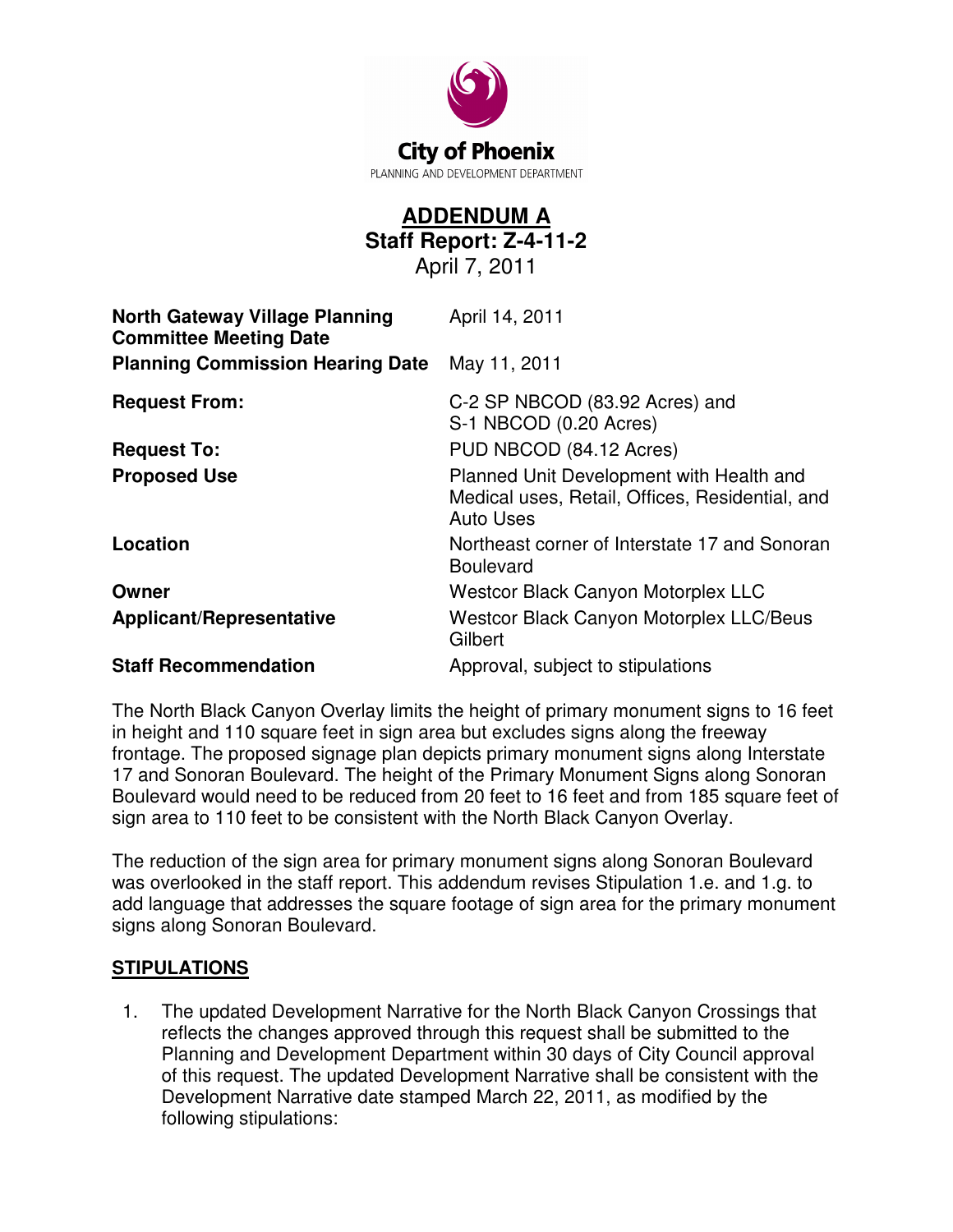- a. Page 33, Section G.1.b(3), Automobile Retail Sales, New, Used, Leasing and Rental – Add the following language, "This does not apply to the permanent display pedestals."
- b. Page 33, Section G.1.b(8), Automobile Retail Sales, New, Used, Leasing and Rental – Revise this item as follows: " Vehicle display racks shall not exceed a height of fifteen (15) feet except that vehicular display racks within one hundred (100) feet of the perimeter lot line adjacent to a street shall be permanent display pedestals and shall not exceed a height of three (3) feet as approved by the Planning and Development Department."
- c. Page 50, Section G.2.c., Landscape Setbacks, Remove "Commercial" from Figure 10 regarding the Sonoran Preserve Edge Treatment Guidelines.
- d. Page 59, Section G.4.c., Vehicular Drive Aisles The vehicular drive aisle shall be a minimum of 24 feet in width when the drive aisle is not loaded with parking stalls.
- e. Page 67, Table, Project Identity Signage, Primary Monument Sign Reduce the height **AND AREA** of the primary monument sign along Sonoran Boulevard to a maximum of 16 feet **IN HEIGHT AND 110 SQUARE FEET IN SIGN AREA.**
- f. Page 70, Item g. Add the following language that excludes the number of items of information for hospitals on ground signs as follows: "3. Information on a hospital".
- g. Page 75, Item g(2)d., Primary Project Monument Signs Reduce the height **AND AREA** of the primary monument sign along Sonoran Boulevard to a maximum of 16 feet **IN HEIGHT AND 110 SQUARE FEET IN SIGN AREA.**
- h. Page 102, Appendix D, Definitions Please remove "a religious institution (church, synagogue or temple)" from the Civic uses definition.
- 2. The development for all auto related uses shall include the following:
	- a. Elevations that provide architectural consistency in building style, wall treatments, lighting, and signage.
	- b. Primary finishing materials for buildings that are muted and blend with rather than contrast strongly with the surrounding desert environment.
	- c. Landscaping, arcades, or overhangs that provide shaded walkways and that are located in the vehicle display areas of each dealerships lot.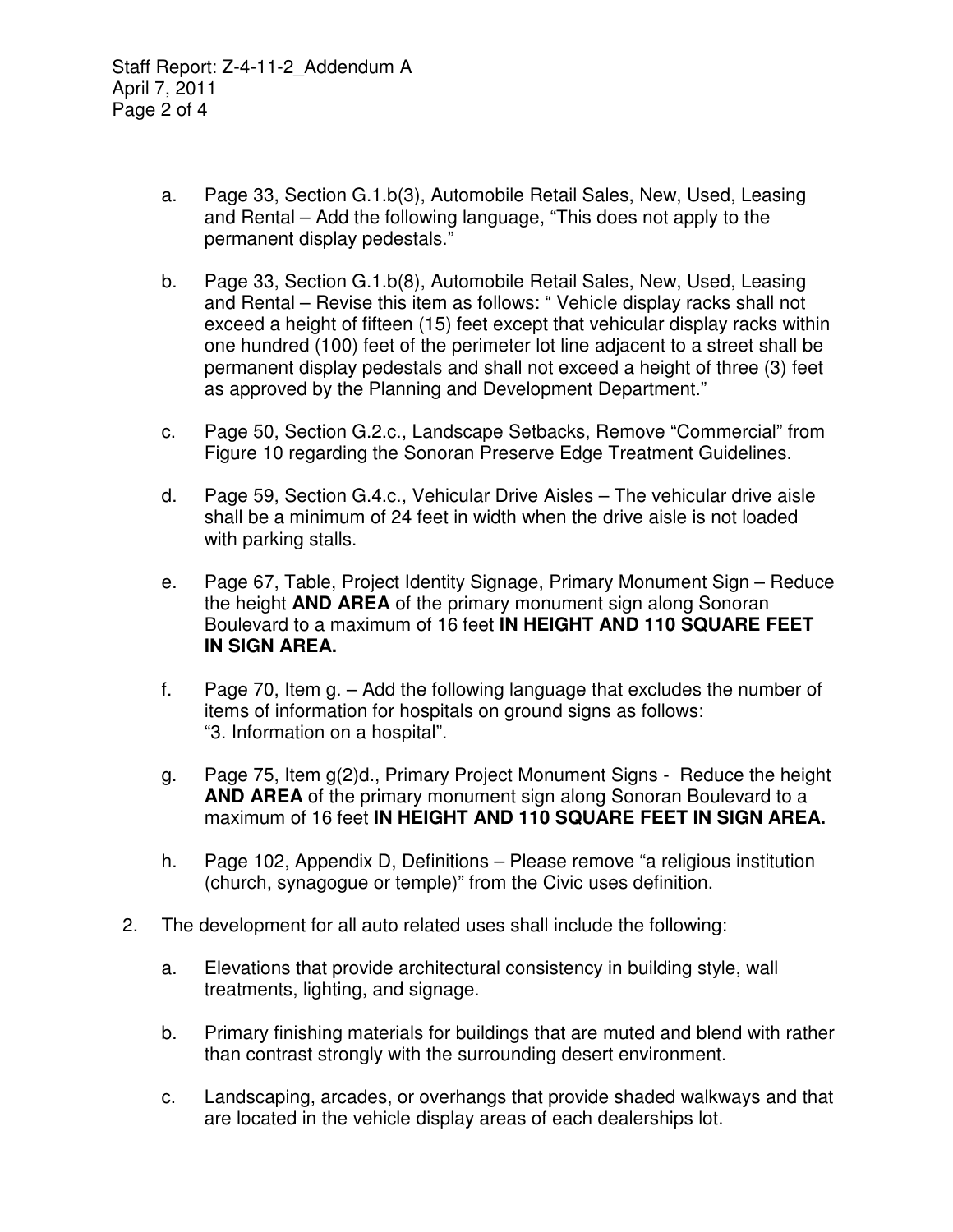- d. Shaded outdoor patio areas that serve employees and customers and are dispersed throughout the site and located at visible pedestrian areas.
- e. Natural accent materials such as brick, stone, or tile.
- f. Architectural detailing such as recesses, pop outs, shade walls, parapets, artistic insets, or pilasters.

RIGHT-OF-WAY IMPROVEMENTS

- 3. Right-of-way totaling a minimum of 70 feet from the street design centerline shall be dedicated for the north half of Sonoran Boulevard as approved by the Planning and Development Department.
- 4. Right-of-way totaling 100 feet, or 80 feet with 10 foot sidewalk easements on each side, shall be dedicated for 32<sup>nd</sup> Avenue as approved or modified by the Planning and Development Department and Street Transportation Department. Pavement width shall be determined by the approved Traffic Impact Study. Bike lanes shall be required and on-street parking shall not be permitted on  $32^{\text{nd}}$ Avenue.
- 5. Right-of-way totaling 100 feet, or 80 feet with 10 foot sidewalk easements on each side, shall be dedicated for Long Shadow Trail as approved or modified by the Planning and Development Department and Street Transportation Department. Pavement width shall be determined by the approved Traffic Impact Study. Bike lanes shall be required and on-street parking shall not be permitted on Long Shadow Trail.
- 6. The developer shall construct all streets adjacent to the development with paving, curb, gutter, sidewalk, curb ramps, streetlights, landscaping and other incidentals as per plans approved by the Planning and Development Department. All improvements shall comply with all ADA accessibility standards.
- 7. The applicant shall submit a revised Traffic Impact Study to the Street Transportation Department and the Planning and Development Department prior to preliminary site plan review for the first phase of development. The applicant shall be responsible for any dedications and required improvements as recommended by the approved Traffic Impact Study and as approved by Planning and Development Department and the Street Transportation Department.
- 8. The applicant shall complete and submit the Developer Project Information Form for the MAG Transportation Improvement Program to the Street Transportation Department.